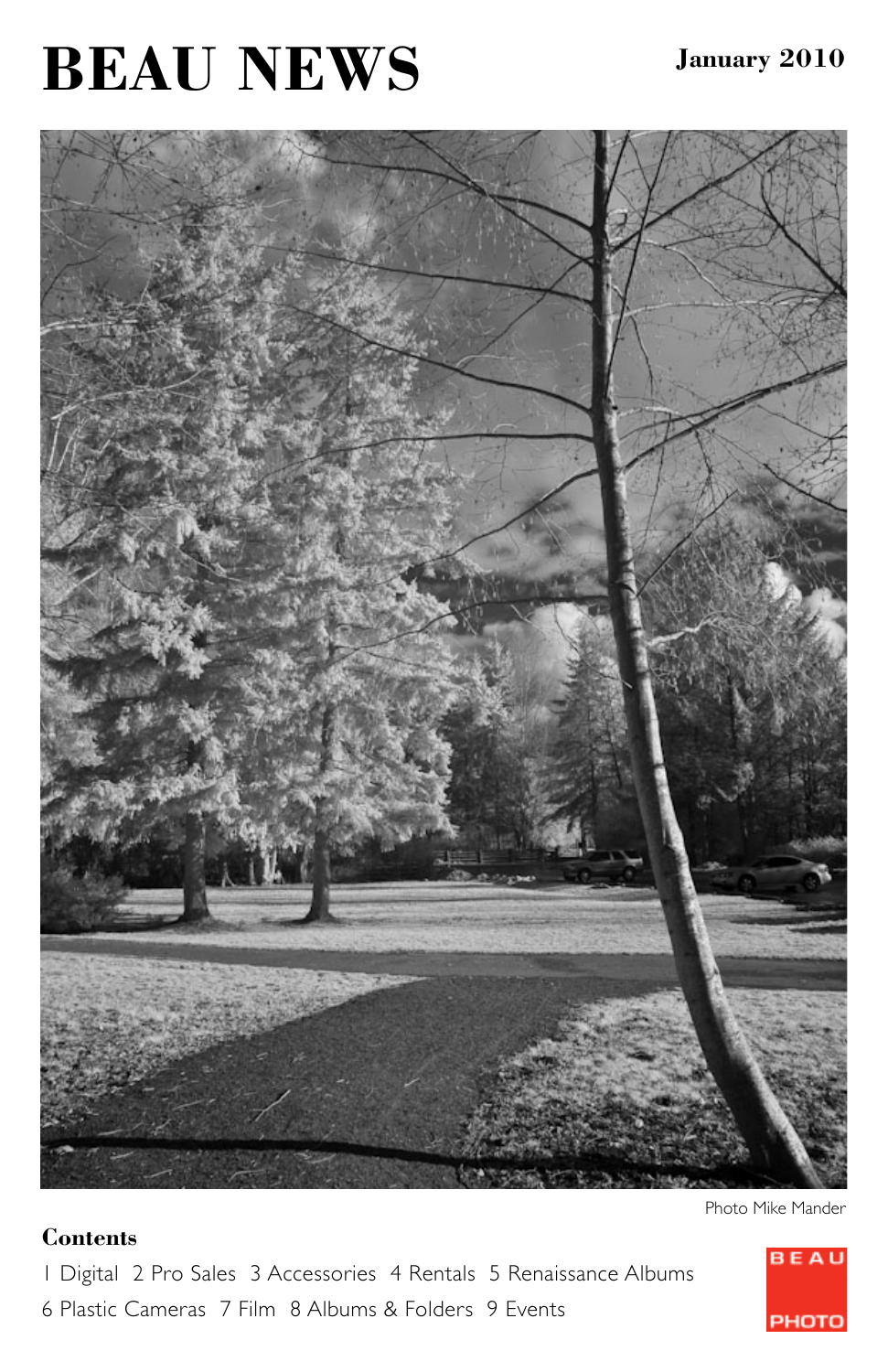Beau Photo will be closing for the holidays at noon on December 24th, and we will be back on January 4th, 2010.

## 1 **Digital** Mike

## Professional Video DSLR Gear at Beau Photo!

Beau Photo will soon have Zacuto products in stock! Since more and more of our customers are getting into pro video production with DSLR cameras like the Canon EOS-5D Mark II, EOS-7D or newer Nikon bodies like the D3S and D300S, we have decided to start stocking some video related products.



First and foremost, Zacuto makes an excellent 3x magnifying viewfinder, the **Z-Finder**, that can clip onto the back of your video DSLR. Sporting superb optics, a fine diopter adjustment, rugged construction and a low-profile quick-attach frame mounting system, it is the ideal accessory for your video DSLR.

Zacuto also make lightweight and highly adjustable carrying rigs for your camera. They have three basic systems, the RapidFire Gorilla Kit, the QuickDraw Gorilla Kit and the Tactical Shooter Gorilla Kit. These are basically combinations of pistol grip and "gunstock" chest brace systems. Adding additional points of contact when holding a video DSLR results in way more stability when shooting handheld, and will lend a far more professional look to captured video without having to go all out and use a tripod or stabilizer such as a SteadiCam.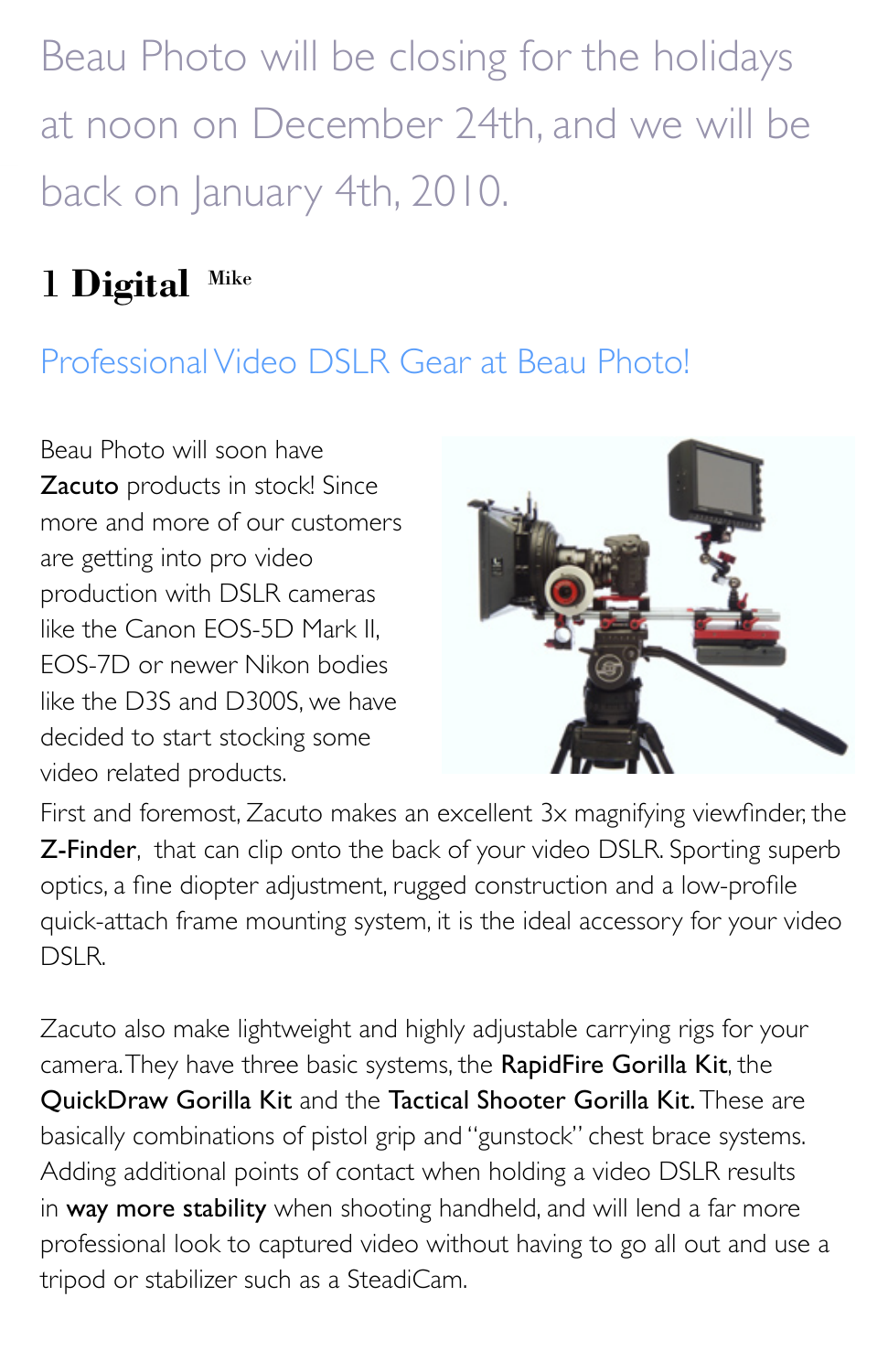We will have demos of all these rigs in our store in January and will probably also have them available for rent. We have not nailed down our pricing yet, but it will be totally competitive with US online pricing. In the meantime, check out Zacuto's website here: [www.zacuto.com](http://www.zacuto.com) We are still looking into other products from a variety of different companies, including matte-boxes, follow-focus kits and possibly even sound recording accessories. We are planning on equipping our rental department with some of these items in the future. See Jason's section on some new Hoodman accessories we are bringing in as well, including the very reasonably priced HoodLoupe, a less expensive alternative to the Z-Finder.

Watch for a customer survey form which we will be including in a future newsletter. We want to know what you, our customers, are doing as far as video production, and what sorts of items you might be interested in seeing us rent or sell. Of course we already have access to all the video related accessories from Manfrotto and Gitzo, as well as SteadiCam products, like the **Merlin** stabilizer. If there is a video accessory you are looking for, give us a call. There is a good chance we can source it for you! In addition, watch for an upcoming event which we will be doing in conjunction with Vancouver Photo Workshops, where the focus will be on shooting video with your DSLR!

#### Hasselblad Phocus v2.0

Hasselblad's long awaited update to their Phocus raw processing software has finally come out of beta and is available for download. If you are shooting with a Hasselblad or Imacon digital back, have a look at this great new version! Some of the headline features in Phocus 2.0 include:

- Highlight recovery and shadow fill
- Loupe function via Navigator
- End point control in histogram
- F-stop marks shown on histogram
- Scene calibration
- Layouts
- Layout Triggers, and more!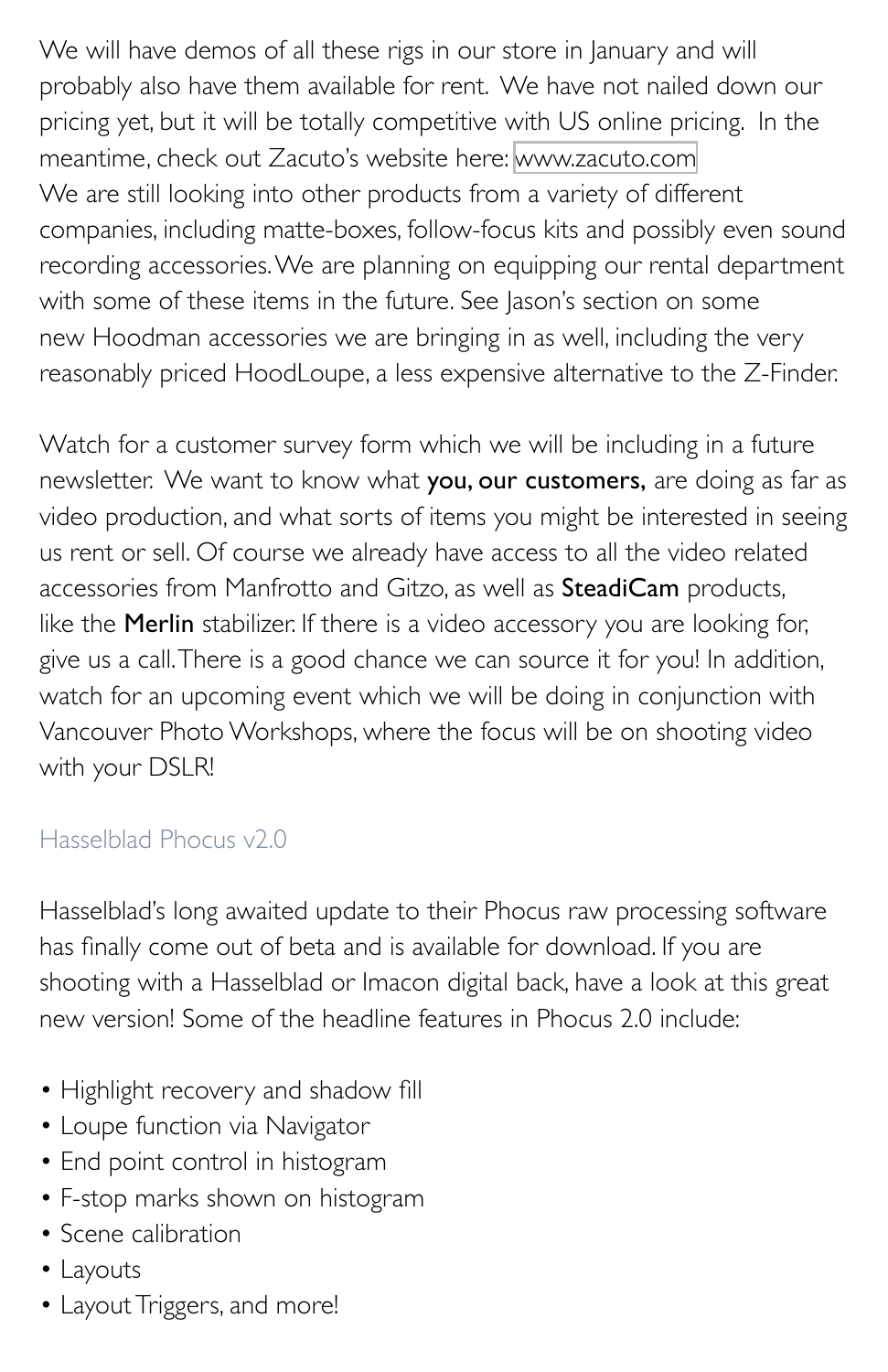#### Hasselblad Medium Format DSLR Trade-Ups and Upgrades

Don't forget that Hasselblad has once again implemented an aggressive upgrade and trade-up program for their medium format digital camera systems. If you have an older digital back system, even if it is from another manufacturer, and you are interested in getting the latest H3DII or upcoming H4D system, just give us a call and we can work out some pricing. Also remember that we deal with a lease broker and a variety of leasing companies, so if you are making an expensive purchase, we can have a leasing specialist contact you and provide you with a quote. As a business, leased equipment can depreciate much more quickly than purchased gear, so from a tax write-off standpoint, a lease may sometimes be quite beneficial.

#### Phase One Capture One 5 Professional (Full version: \$299 CDN)

Now in stock at Beau Photo, we have Capture One v5 on hand for \$299 CDN! This is actually less expensive than the direct offer to upgrade from Phase One's website, where a 20% discount results in a price of \$319 US. Technically, you will see that our boxes still say Capture One v4, but all of our existing serial numbers in stock have indeed been upgraded to a full Capture One v5 unlock by Phase One, so all you have to do is download the installer from Phase One's site, buy one of our upgraded packages, punch in the serial number, and you're good to go!

If you'd rather not come into our store, you can buy one of these over the phone and we will email you the serial number and either hold the packaging for you to pickup, or just discard it entirely if you don't want it.

#### Nikon D300s Sell-Through Rebate

There is a \$50 instant rebate if you buy a D300s body between now and January 10th. We open on January 4th, so you will still have time in January to take advantage of this rebate!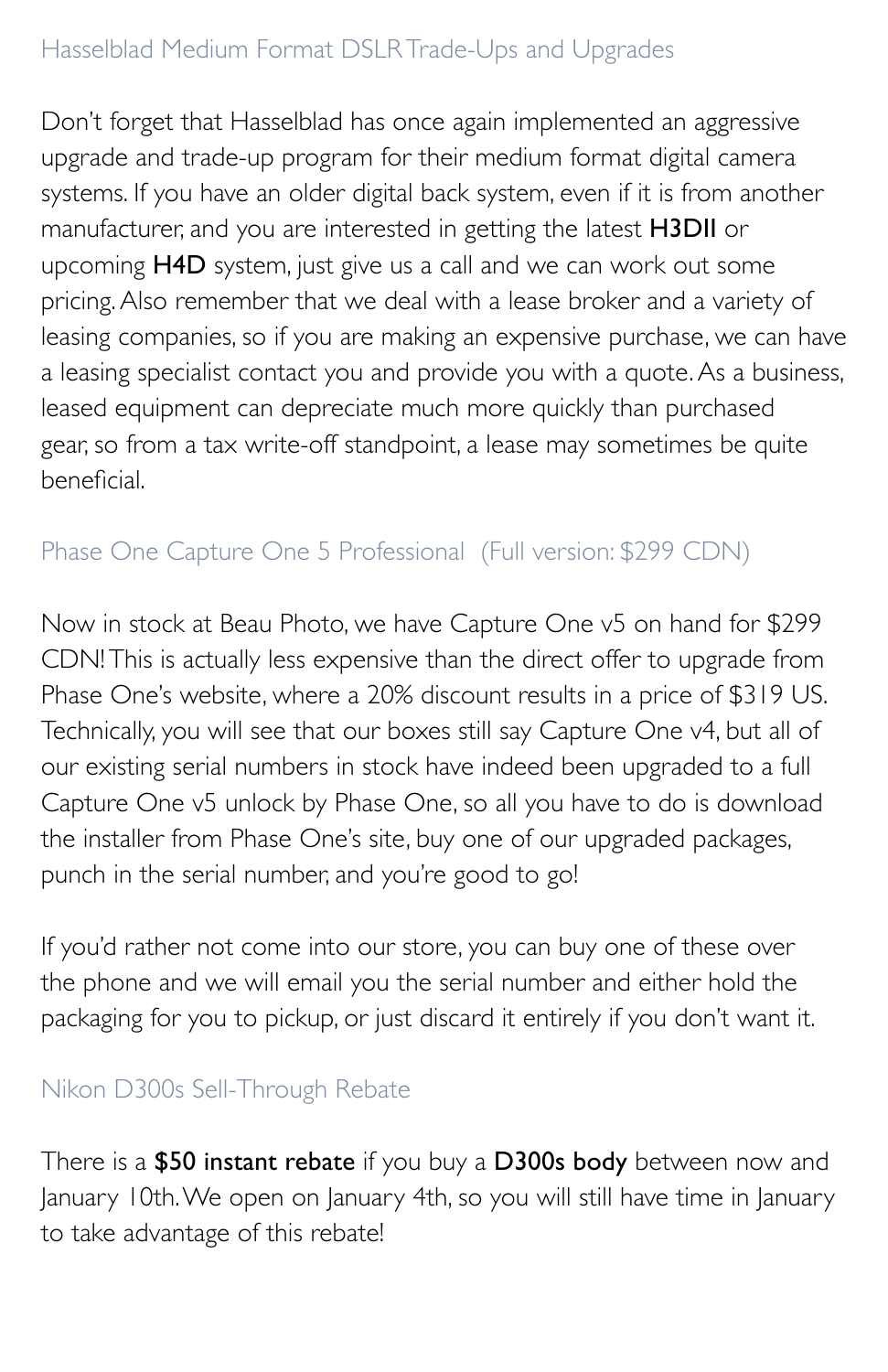#### NEW! Nikon AF-S VRII 300mm f/2.8G and new TC-20E III Teleconverter

If you're a Nikon sports or wildlife shooter, you might be interested in these two new additions to Nikon's high-end telephoto lens line-up. Boasting an improved VR system, refined optics and nano-Crystal coatings as well as improved control functionality, the new 300mm looks to be a noticeable improvement to the existing 300mm optic. Scheduled to begin shipping in late January 2010, these items are likely to be in short supply initially due to the Olympics. Exact pricing TBA...

#### X-rite ColorChecker Passport (Special \$119.95)

Through to the end of January 2010, we are offering an introductory \$10 savings (regular \$129.95) on the new ColorChecker Passport. This great item from X-rite includes a classic 24 patch mini ColorChecker, a White Balance Target and an Enhancement Target for



grey-balance fine-tuning, all in a slick little slimline folding protective case for easy and safe carrying in your camera bag. The first two targets should be self explanatory, but the Enhancement Target is interesting in that it allows the creation of warm biased or cool biased profiles for raw conversion. How? Well this package also includes standalone DNG profile generation software as well as an extremely handy plugin for Adobe Lightroom! Adobe's so-called DNG profiles can also be used directly with any Adobe supported raw file format from your digital camera, so you do not need to convert to DNG. The term "DNG Profile" is simply what Adobe calls their relatively new camera calibration profiling system. So, in stock... and on-sale until the end of January? What are you waiting for?!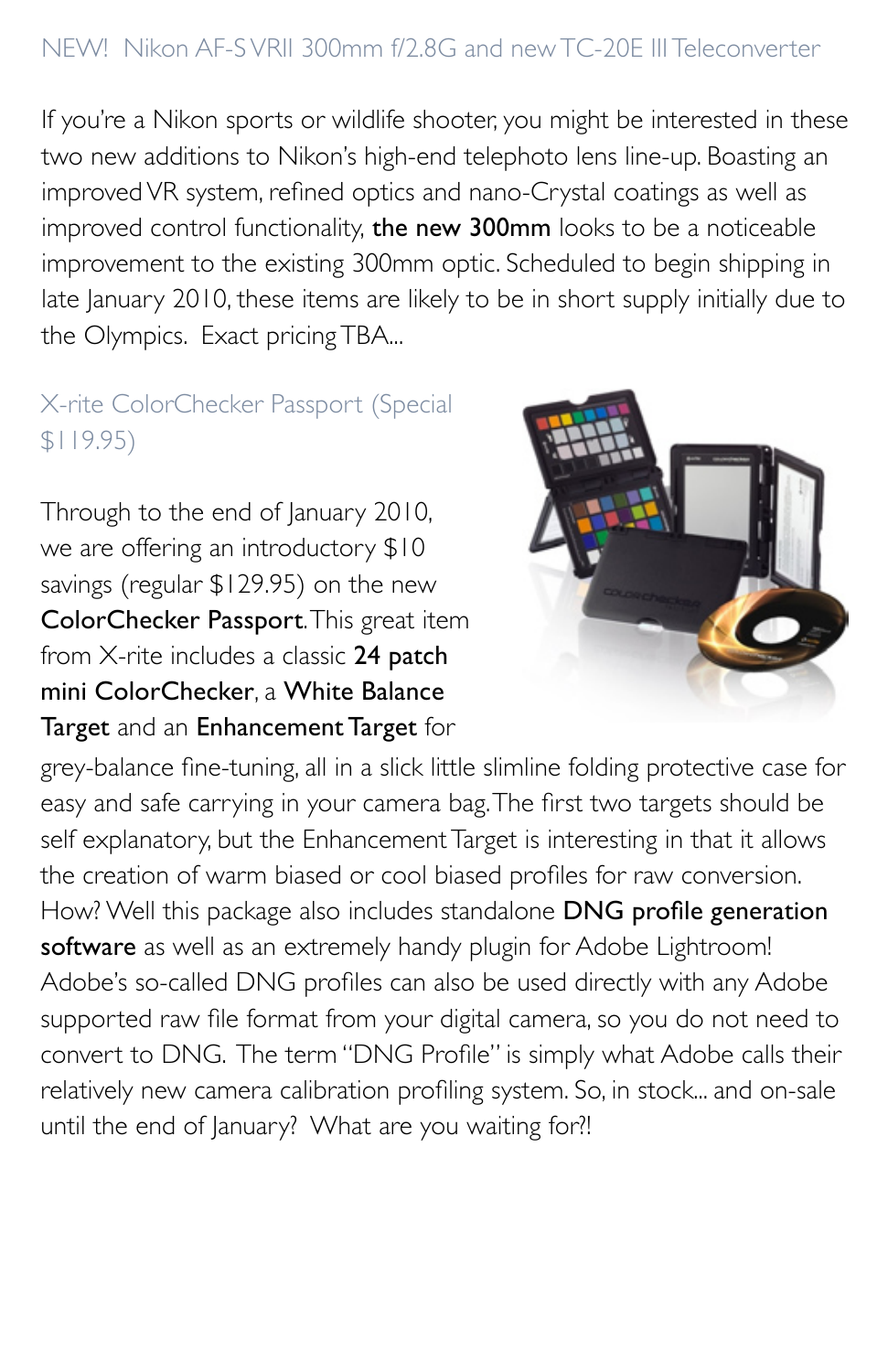## 2 **Pro Sales** Ken

Merry Christmas from ProSales! - I would like to wish you and your family all the very best for the Christmas Season. I hope you have a great vacation and all the best for the New Year!

#### Pocket Wizard announcement

#### To all our clients that have bought the Pocket Wizard TT5.

Pocket Wizard through its Canadian distributor Daymen Photo Marketing is making the soft sleeve HC5 for the Canon flash available at no cost to you. This sleeve cuts down the interference created by Canon flashes, so you can shoot TTL at a greater distance from your flash. Please contact service@daymen.com with your serial number for each unit purchased and provide them with your mailing address, and you should see a late Christmas present in the new year.

#### Website up and running

We finally have got the used sales part of the Beau Photo website going. Please check out all the great deals on the lightly used items listed. There are many great deals to be had! <http://www.beauphoto.com/frames/usedfrm.html>

#### Sale on used and consignment lighting

For the month of January we will have all used and consignment lighting on sale. Take an additional 10% off our already low prices. January is a great month to bring some lights home to brighten up those long winter nights. Here are just a few of the great deals going:

| Profoto Acute kit with 2 heads                                           | Reg \$3100.00  | Sale \$2790.00 |
|--------------------------------------------------------------------------|----------------|----------------|
| Visatec Lagos 3200B 3 head kit                                           | Reg. \$2800.00 | Sale \$2520.00 |
| Balcar Concept Battery lighting kit (Demo) Reg. \$3899.50 Sale \$2800.00 |                |                |
| Dynalite 2000w/s 4 head kit                                              | Reg. \$2450.00 | Sale \$2205.00 |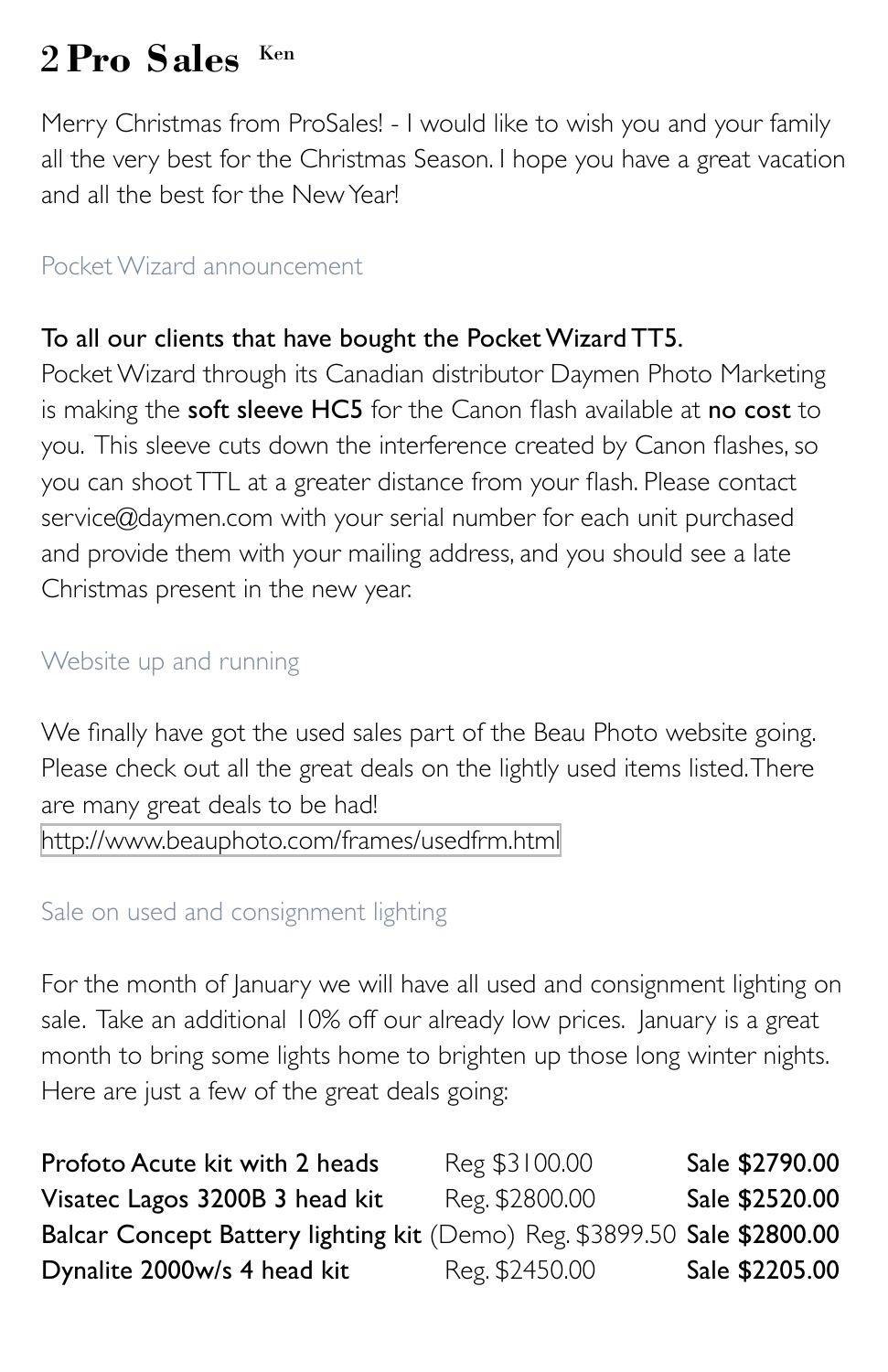Don't forget we still have a couple Hensel kits for sale

Hensel Integra 500 Pro Plus Kit: A great kit at a great price! Includes 2- 500 w/s Heads, 2- Stands, 1- 7" reflector, softbox and connector plus a carrying case.

### 3 **Accessories** Jason



## Hoodman is Here!



We are pleased to announce the addition of Hoodman products to our line-up! As you may know, Hoodman makes products that specialize in hoods & protective covers for various displays. They are best known for the hoods that attach to LCD displays on the back of digital cameras and video cameras to aid visibility in bright sunlight.

We have in stock:

Hoodloupe - For Glare Free LCD screen viewing... Checking your histogram, composition and focus outdoors is easy with Hoodman's HoodLoupe. HoodLoupe is worn around your neck just like a normal loupe. When it is time to review your shot, bring Hoodloupe up to your image and place your eye up to the eye cup for complete glare free viewing. The Hoodloupe also has +-3 diopter to accommodate virtually anyone. \$96.95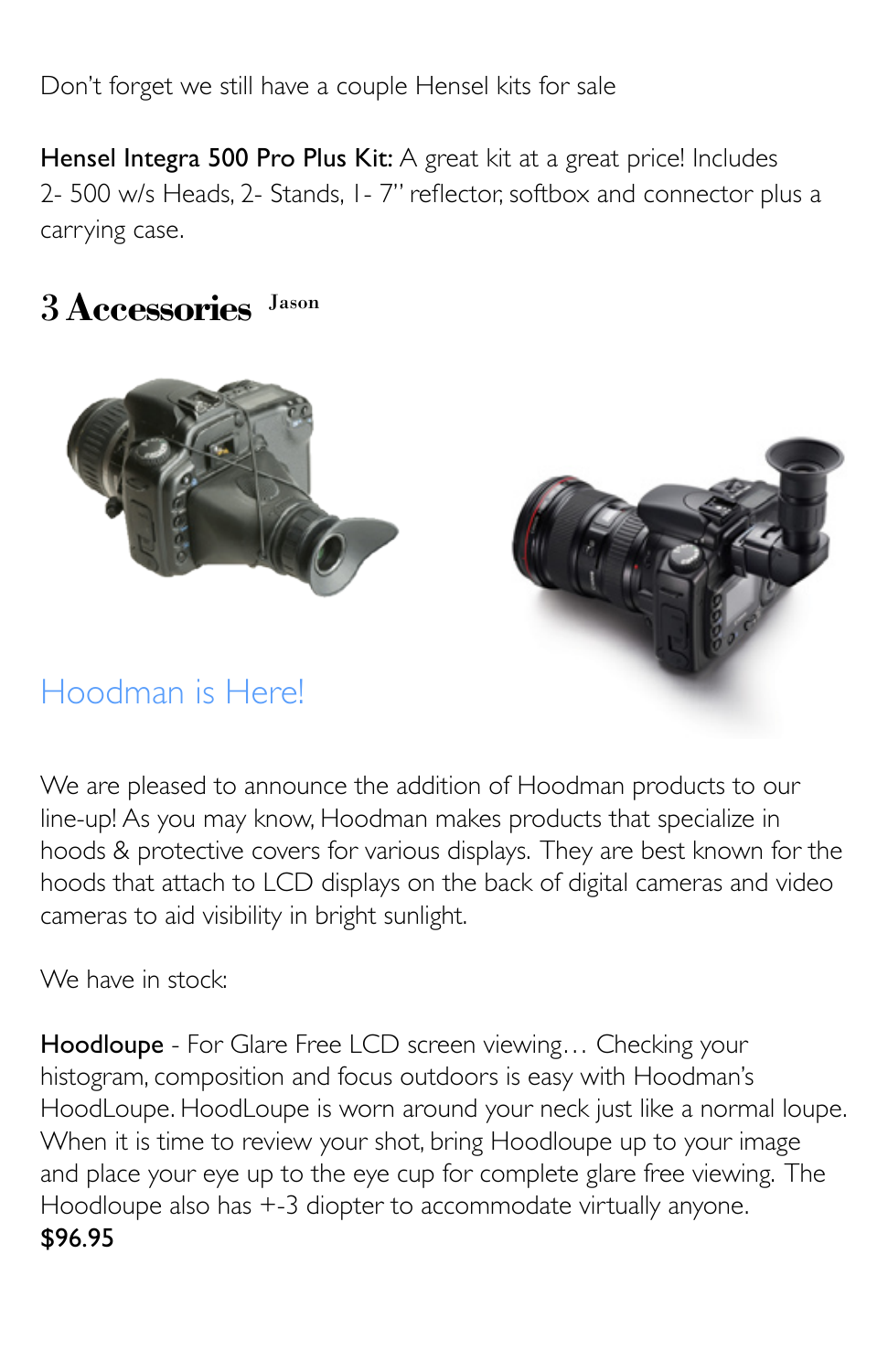Right Angle Finder - Creative low angle shots are effortless when you have Hoodman's Universal Right Angle Viewer. The H-RAV fits all Canon, Nikon, and Fuji digital SLR cameras. Four universal mounting attachments complete the kit so that your H-RAV never becomes obsolete. Built in diopter adjustments with 1X and 2.5X capability makes customizing the optics to suit your individual needs quick and easy. Compact, protective storage case included.

### \$151.95

Cinema Kit - The new HoodLoupe Cinema Kit is designed for digital SLR video capture outdoors. The kit includes a HoodLoupe 3.0 with German Glass optics, the new HoodEYE 3.0 upgraded eyecup and the Cinema Strap for mounting the Cinema Kit to your camera body. If you are going to capture video outdoors, the HoodLoupe Cinema Kit will be an essential part of your camera gear.

### \$136.95

Hoodskin 3.0 – Provides your Digital SLR LCD impact and scratch protection. \* With positive ion mounting (no adhesive) \*Fits three inch LCD screens \*Two optically clear skins per pack \$14.95

HoodMAC/HoodPC - Unique one-size-fits-all sunshade for Mac & PC laptops provides glare-free viewing in the great outdoors. HoodMAC fits 13- 17 inch MacBook & MacBook Pro right out of the bag. HoodMAC is worn by your MacBook just like a hat (spring tension in the HoodMAC keeps it securely in place). With the help of three sets of snaps, you can cinch the HoodMAC down for a great fit on both 15 inch MacBooks and 13 inch MacBooks. HoodMAC pops into shape ready to mount when released from its travel bag with no assembly required. When it is time to put HoodMAC away, fold it into 3 circles, place it back in its flat travel bag and you are done. \$39.95

For PC laptop owners, HoodPC will accommodate 14 to 16 inch PC laptop computers at the same price and snap cinch system for an outstanding fit.

#### \$39.95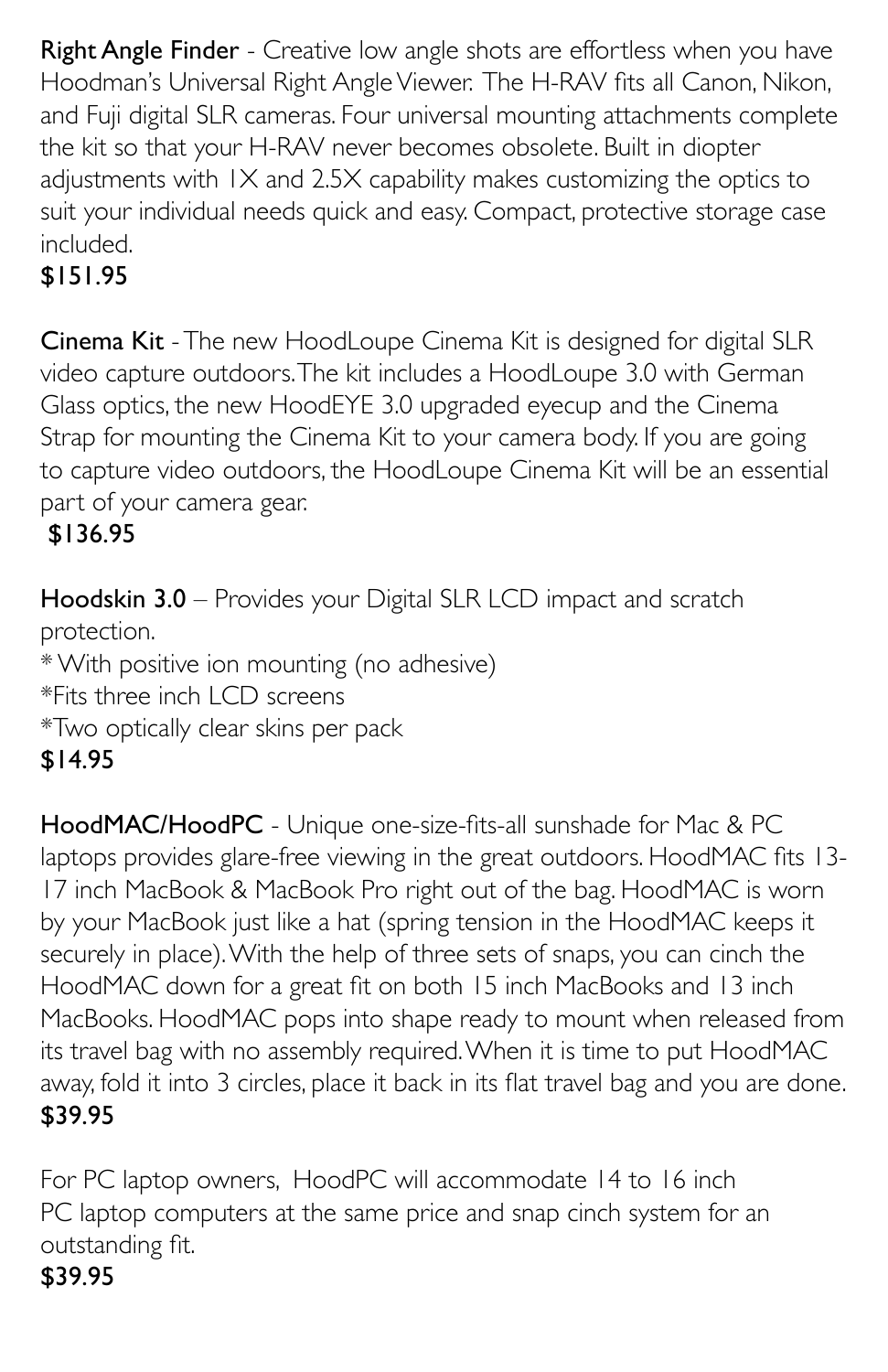## 4 **Rentals** Kathy

Another year is almost up and it has been a busy one. We are seeing more people interested in renting equipment every year here at Beau and we're trying hard to keep up with the requests and new products that everyone wants to try out. Our wishes for the new year include some accessories for HD video and hopefully some of the lenses that you've all been waiting to test out. Stay tuned to see what arrives. It has been fun to see everyone throughout the year and we really appreciate you coming in and supporting us. Happy Holidays and best wishes for the new year!

## 5 **Renaissance Albums** Simon

#### Happy New Year from Renaissance!

We should have 2010 price list updates ready to go by January 9th. We will also have hard copies in the shop and email versions ready to send.

Renaissance has increased the cost of most of their products but with the strong Canadian dollar we hope to absorb the increase. Therefore, we are not expecting much of a change from last year's prices.

#### The highlights of the 2010 changes:

\*Soho Styler users will no longer pay for this service, saving you \$20 per order. YAY!

\* All proofs will be electronic to speed up production times. If you require hard copy proofs at an extra charge, please request this service when ordering.

\* We have redesigned our price list which will hopefully make it easier to read and will link directly to their catalogue.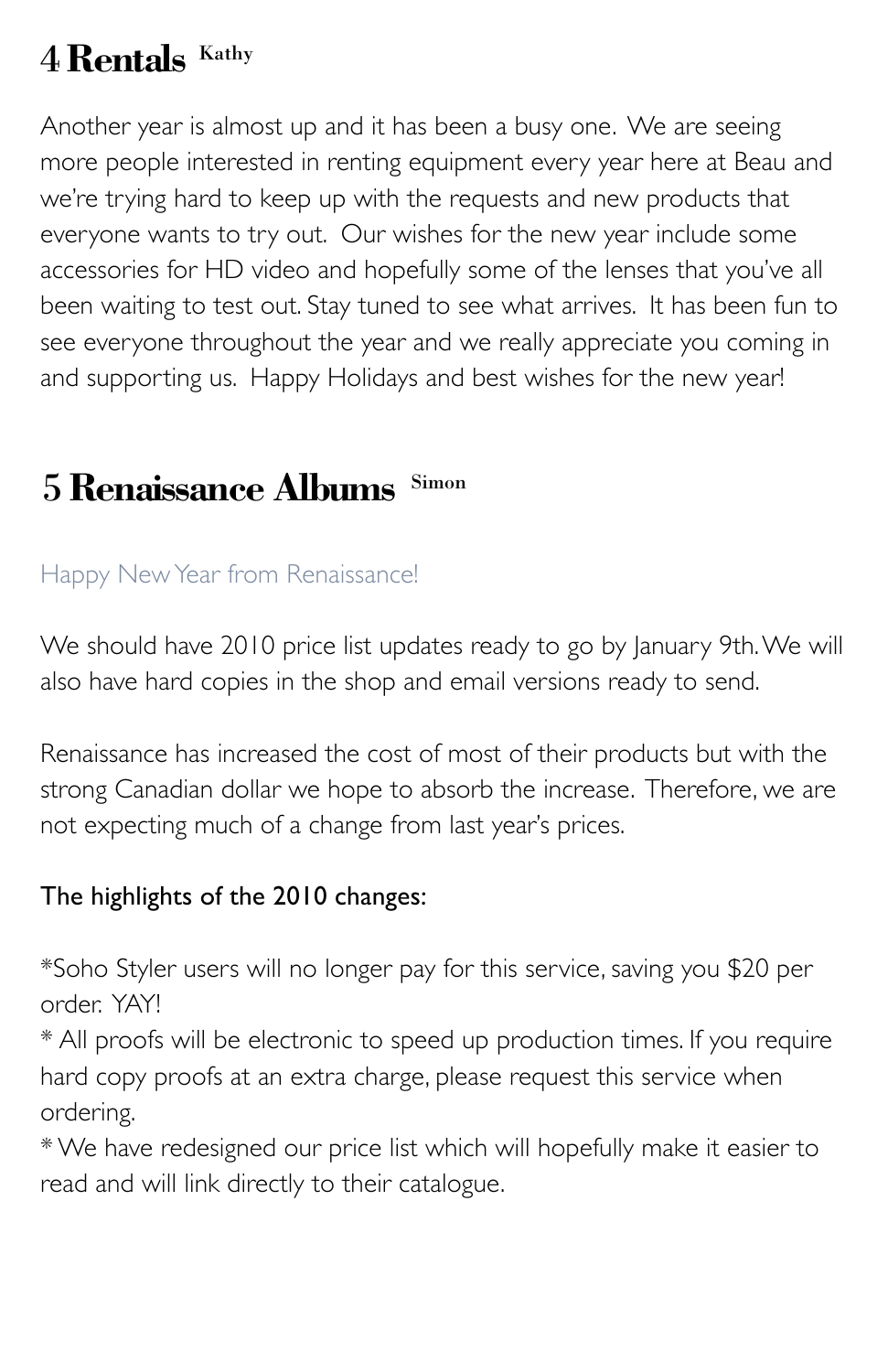## 6 Plastic Cameras Dennis

## Diana Mini



Beau Photo now stocks the new Diana Mini camera. This pocket sized Diana is not only a 35mm, but also a half frame camera. When set in square format, the camera will produce 36 exposures on a single roll of film, or 72 rectangular exposures when set in half frame mode. Like the Diana 120, the mini camera has a tripod mount, plastic lens with manual focus, normal or

bulb exposure control knobs, and a slot for the Diana flash accessory. A new feature is the inclusion of a cable release screw mount, which will accomodate any standard cable release. Come and get this cute little gem! \$59.60

## Diana Canon & Nikon Lens Adaptors

We have also received the Diana lens adaptors for Canon & Nikon DSLRs. These adaptors are designed to attach the Diana lens and the digital camera bodies together conveniently. Photographers will now have the liberty to use the wide range of Diana lenses such as the fisheye, super wide, close up, and telephoto lens.

\$14.30 each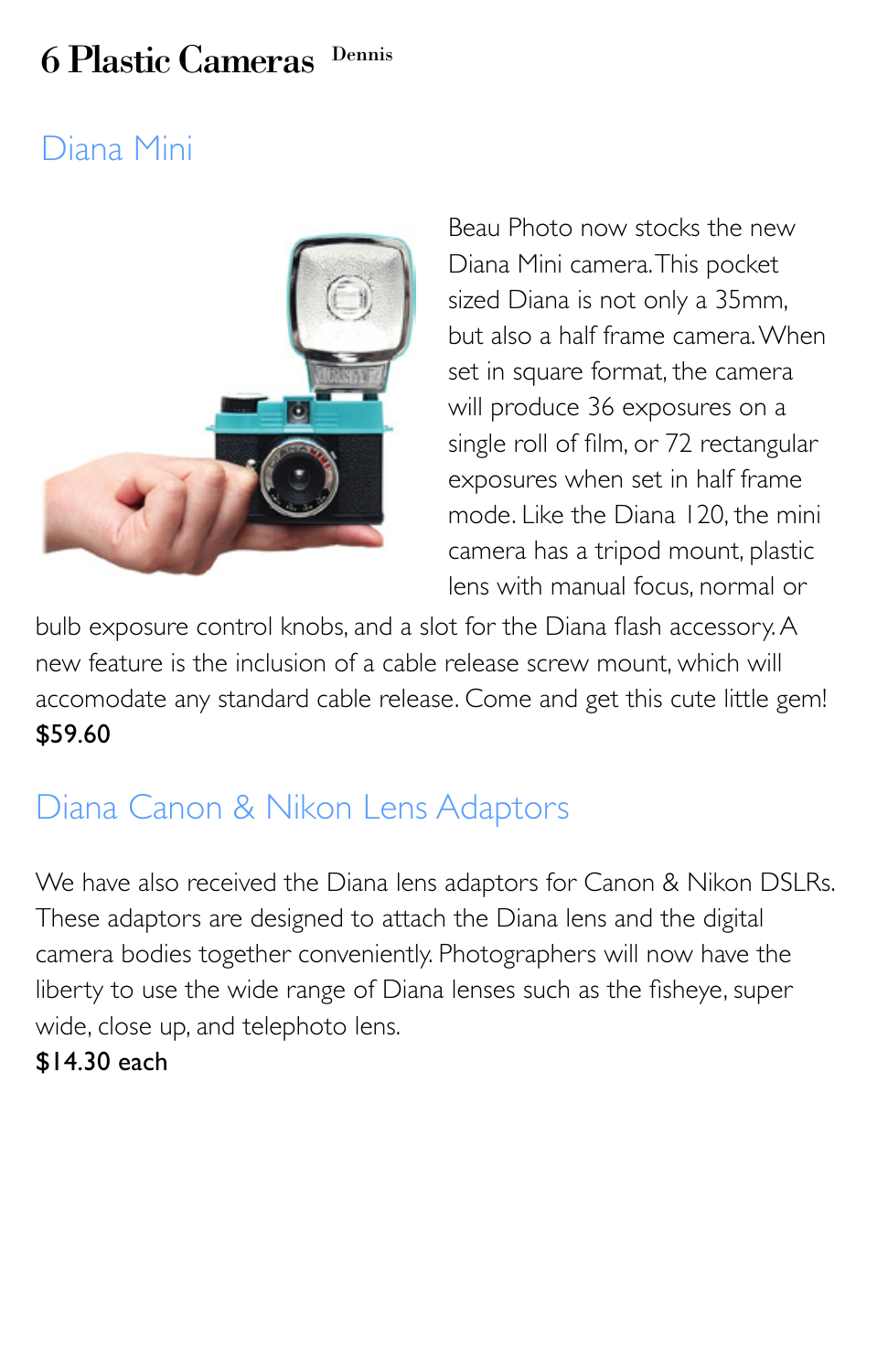## 7 Film

## Breaking the Pro Packs

Beginning this month Beau Photo will be selling all 120 film in single rolls, including film that was previously sold in pro packs of 5. One can now have the option of getting a variation of film instead of full packs of the same film. Quantity pricing will be offered as well as student discounts. Although we recommend that photographers shoot as much film as possible, this might mean Beau Photo will see more of you in the future when you run out of exposures!

## 8 **Albums & Folders** Barb

Should auld acquaintance be forgot, and never brought to mind? Should auld acquaintance be forgot, and auld lang syne? Happy New Year, everyone. (Happy Hogmany, you Scots) I hope Santa brought everything you wanted, desired and deserved... If you got the lump of coal, stick it in the fire!

While you're snuggled down by that fire, waiting for the sun to come back and thaw this chilly world, please take a few minutes to review what worked for you last year, and what did not. We're happy to special order whatever you need (remembering that sometimes these things come in cases that can't be broken); however, if you've been special ordering items that you think we should carry, please let me know what they are. The Manager and I will review your requests, and we'll see what we can do! We'll be receiving updated brochures and prices from the manufacturers in the first quarter of the year, so please let us know if you'll need a catalogue update. We can confirm prices by email or phone until the updates arrive.

The Olympics will be sending this city into a tizzy, so please think WELL ahead for your February events. Travel will be 'interesting', deliveries during daylight hours will be severely restricted. We appreciate your patience and cooperation.